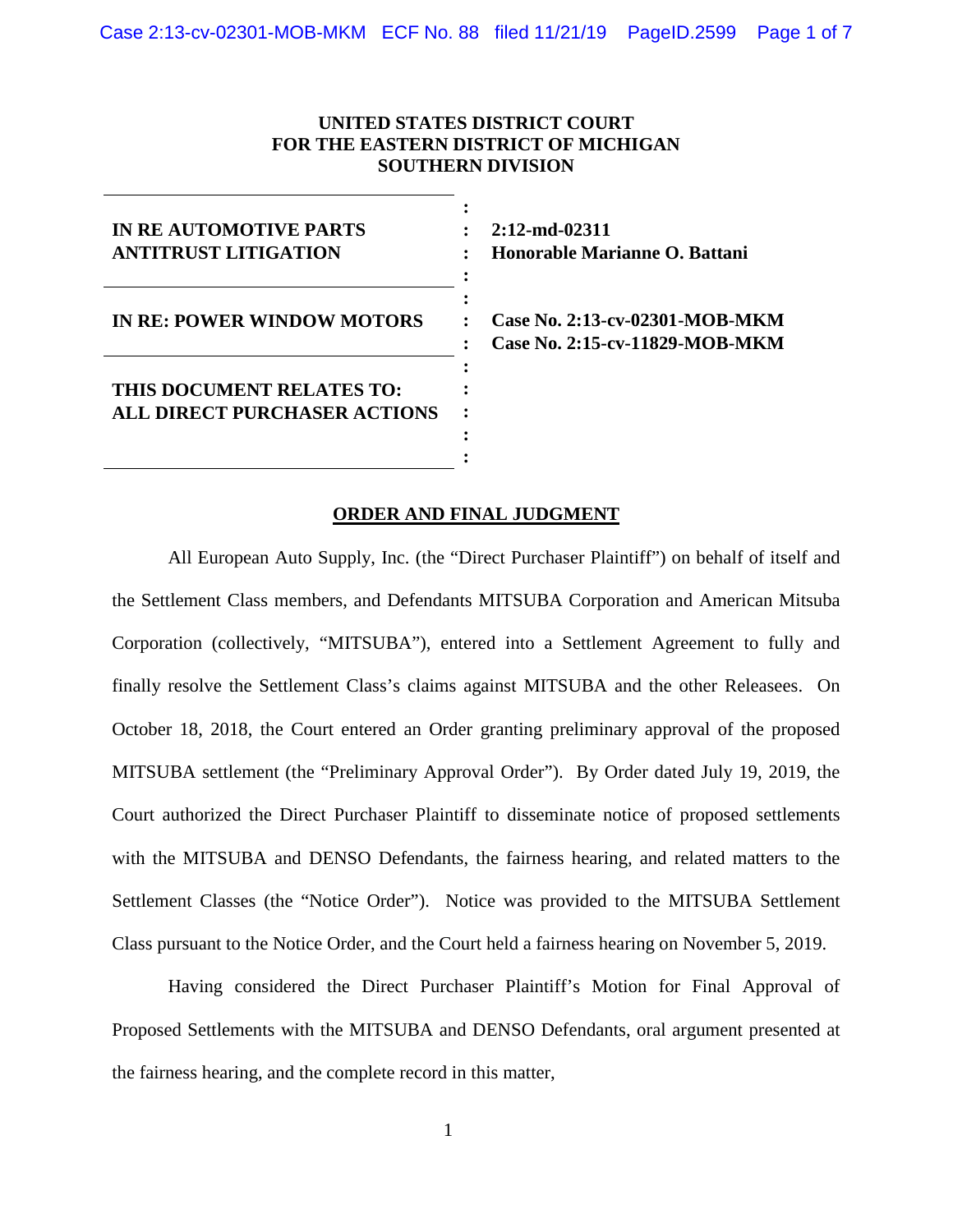#### **IT IS HEREBY ORDERED, ADJUDGED, AND DECREED:**

1. This Court has jurisdiction over the subject matter of this litigation.

2. Terms capitalized in this Order and Final Judgment and not otherwise defined herein have the same meanings as those used in the Settlement Agreement.

3. The Notice Order outlined the form and manner by which the Direct Purchaser Plaintiff would (and subsequently did) provide the MITSUBA Settlement Class with notice of the settlement, the fairness hearing, and related matters. The notice program included individual notice via first class mail to members of the MITSUBA Settlement Class who could be identified through reasonable efforts, as well as the publication of a summary notice in *Automotive News*; an online banner notice appeared over a 21-day period on [www.AutoNews.com,](http://www.autonews.com/) the digital version of *Automotive News*; and an Informational Press Release targeting automotive industry trade publications was issued nationwide via PR Newswire's "Auto Wire." Finally, a copy of the Notice was (and remains) posted online at [www.autopartsantitrustlitigation.com.](http://www.autopartsantitrustlitigation.com/) Proof that mailing, publication, and posting conformed with the Notice Order has been filed with the Court. This notice program fully complied with Fed. R. Civ. P. 23, and the requirements of due process. It provided due and adequate notice to the MITSUBA Settlement Class.

4. The settlement was attained following an extensive investigation of the facts. It resulted from vigorous arm's-length negotiations, which were undertaken in good faith by counsel with significant experience litigating antitrust class actions.

5. The settlement was entered into by the parties in good faith.

6. Final approval of the settlement with MITSUBA is hereby granted pursuant to Fed. R. Civ. P. 23(e), because it is "fair, reasonable, and adequate" to the MITSUBA Settlement Class. In reaching this conclusion, the Court considered the complexity, expense, and likely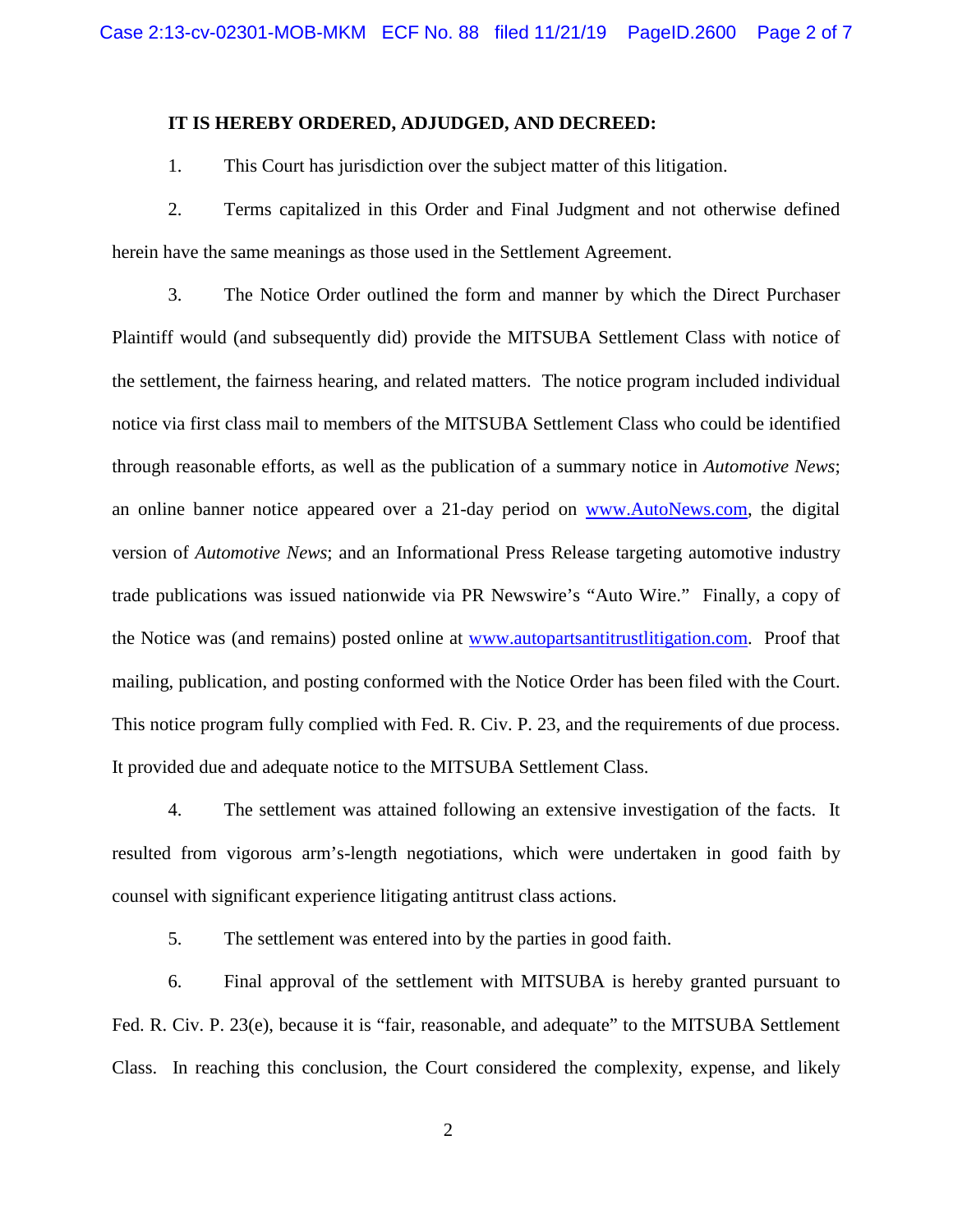#### Case 2:13-cv-02301-MOB-MKM ECF No. 88 filed 11/21/19 PageID.2601 Page 3 of 7

duration of the litigation, the MITSUBA Settlement Class's reaction to the settlement, and the result achieved.

7. The MITSUBA Settlement Class provisionally certified by the Court in its Preliminary Approval Order is hereby certified as a class pursuant to Rule 23 of the Federal Rules of Civil Procedure and is composed of: All individuals and entities who purchased Power Window Motors in the United States directly from one or more Defendants (or their subsidiaries, affiliates, or joint-ventures) from January 1, 2000 through July 19, 2018. Excluded from the Settlement Class are Defendants, their present and former parent companies, subsidiaries, and affiliates, federal governmental entities and instrumentalities of the federal government, and states and their subdivisions, agencies, and instrumentalities. The Court adopts and incorporates herein all findings made under Rule 23 in its Preliminary Approval Order.

8. The Court's certification of the Settlement Class as provided herein is without prejudice to, or waiver of the rights of any Defendant to contest certification of any other class proposed in these coordinated actions. The Court's findings in this Order shall have no effect on the Court's ruling on any motion to certify any class in these actions or on the Court's rulings concerning any Defendant's motion, and no party may cite or refer to the Court's approval of the Settlement Class as persuasive or binding authority with respect to any motion to certify any such class or any defendant's motion.

9. The entities identified on Exhibit "A" hereto have timely and validly requested exclusion from the MITSUBA Settlement Class and, therefore, are excluded. Such entities are not included in or bound by this Order and Final Judgment. Such entities are not entitled to any recovery from the settlement proceeds obtained through this settlement.

3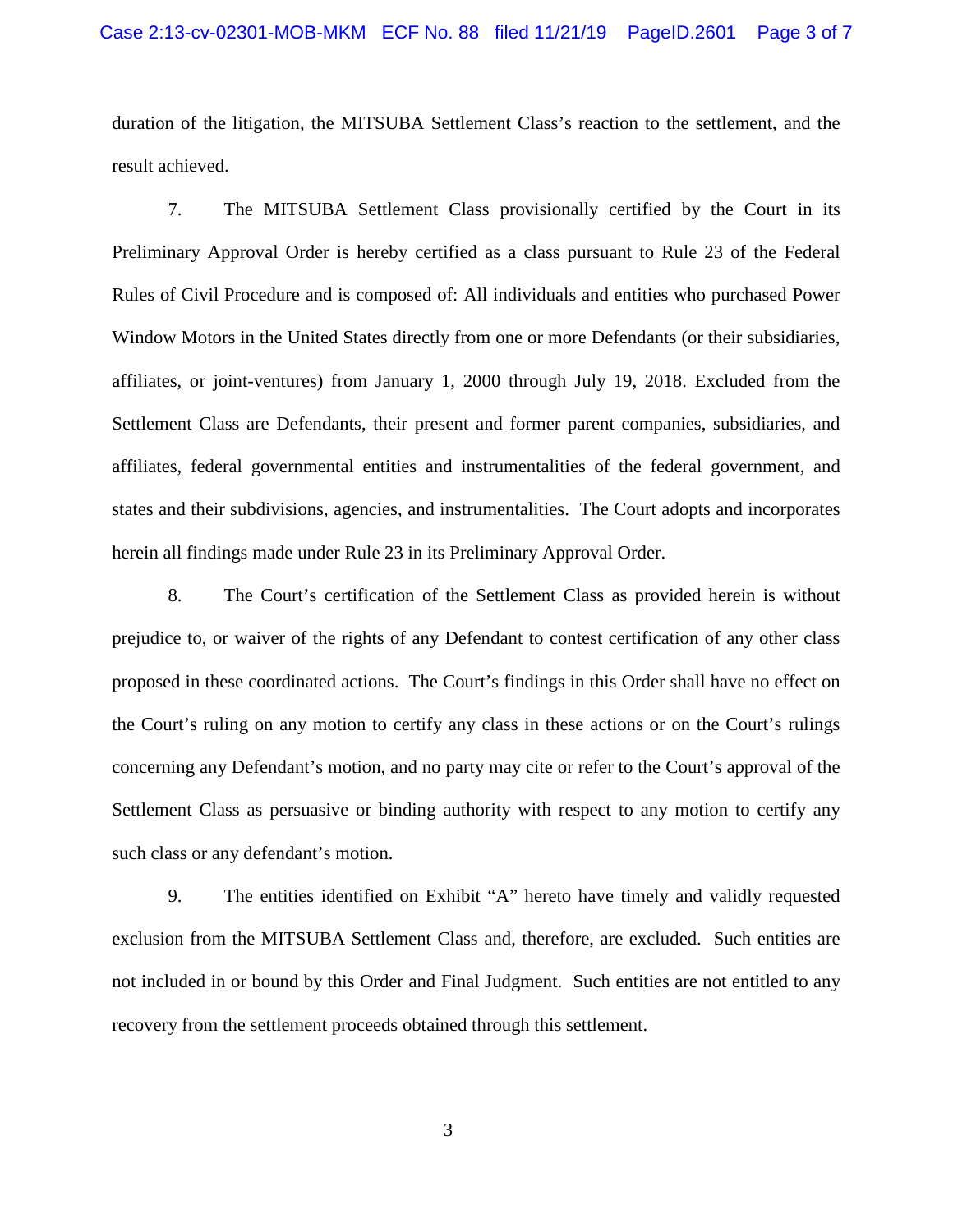#### Case 2:13-cv-02301-MOB-MKM ECF No. 88 filed 11/21/19 PageID.2602 Page 4 of 7

10. The Action and all Released Claims are hereby dismissed with prejudice with respect to the Releasees and without costs. The Releasors are barred from instituting or prosecuting, in any capacity, an action or proceeding that asserts a Released Claim against any of the Releasees. This dismissal applies only in favor of MITSUBA and the other Releasees.

11. The Escrow Account, plus accrued interest thereon, is approved as a Qualified Settlement Fund pursuant to Internal Revenue Code Section 468B and the Treasury Regulations promulgated thereunder.

12. Neither the Settlement Agreement, nor any act performed or document executed pursuant to the Settlement Agreement, may be deemed or used as an admission of wrongdoing in any civil, criminal, administrative, or other proceeding in any jurisdiction.

13. This Order and Final Judgment does not settle or compromise any claims by the Direct Purchaser Plaintiff or the Settlement Class against any other Defendant or other person or entity other than MITSUBA and the other Releasees, and all rights against any other Defendant or other person or entity are specifically reserved.

14. Without affecting the finality of this Order and Final Judgment, the Court retains exclusive jurisdiction over: (a) the enforcement of this Order and Final Judgment; (b) the enforcement of the Settlement Agreement; (c) any application for distribution of funds, attorneys' fees or reimbursement made by Plaintiff's Counsel; and (d) the distribution of the settlement proceeds to Settlement Class members.

4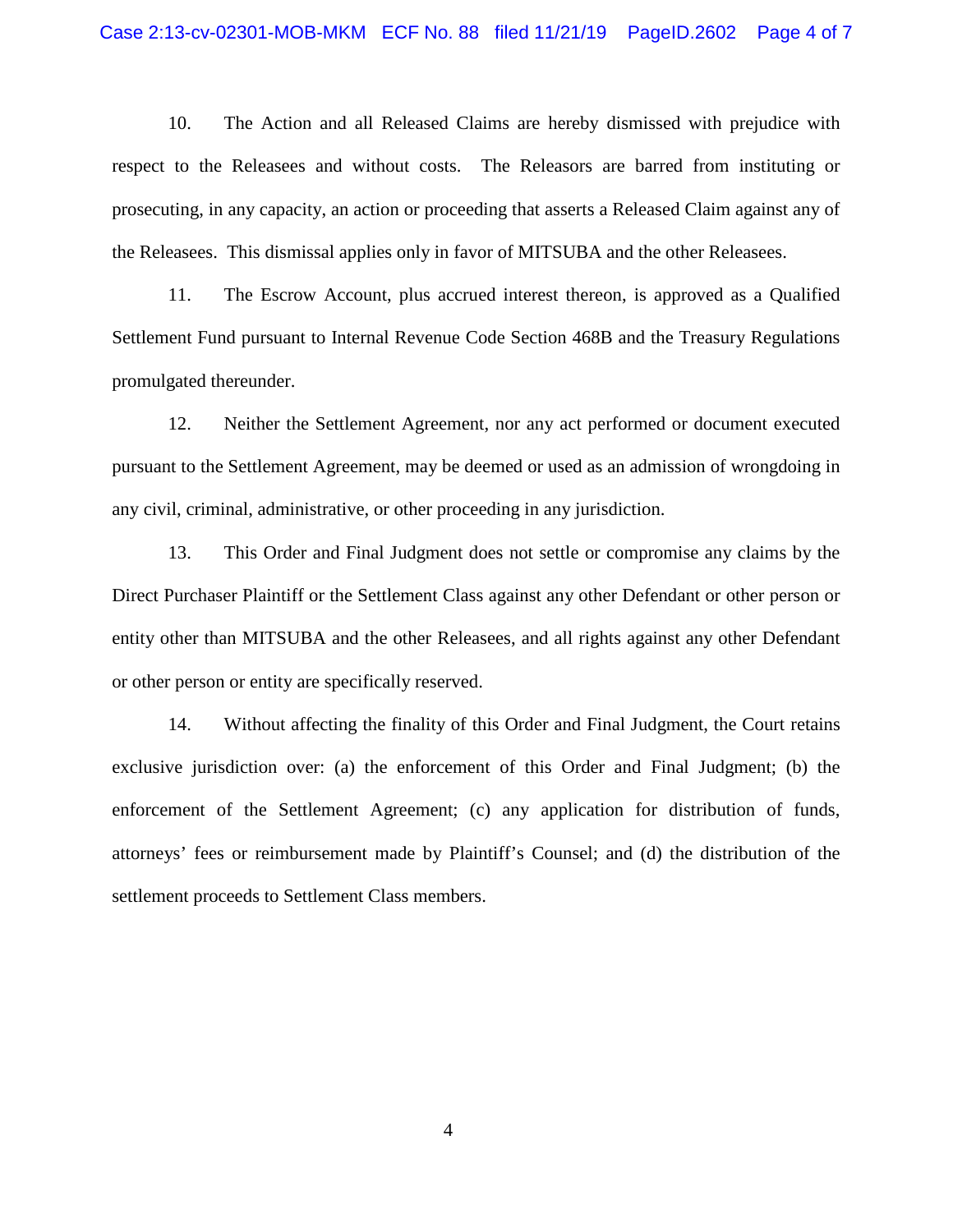15. Pursuant to Fed. R. Civ. P. 54, the Court finds that there is no just reason for delay and hereby directs the entry of judgment as to MITSUBA.

## **IT IS SO ORDERED.**

Date: November 21, 2019 s/Marianne O. Battani

MARIANNE O. BATTANI United States District Judge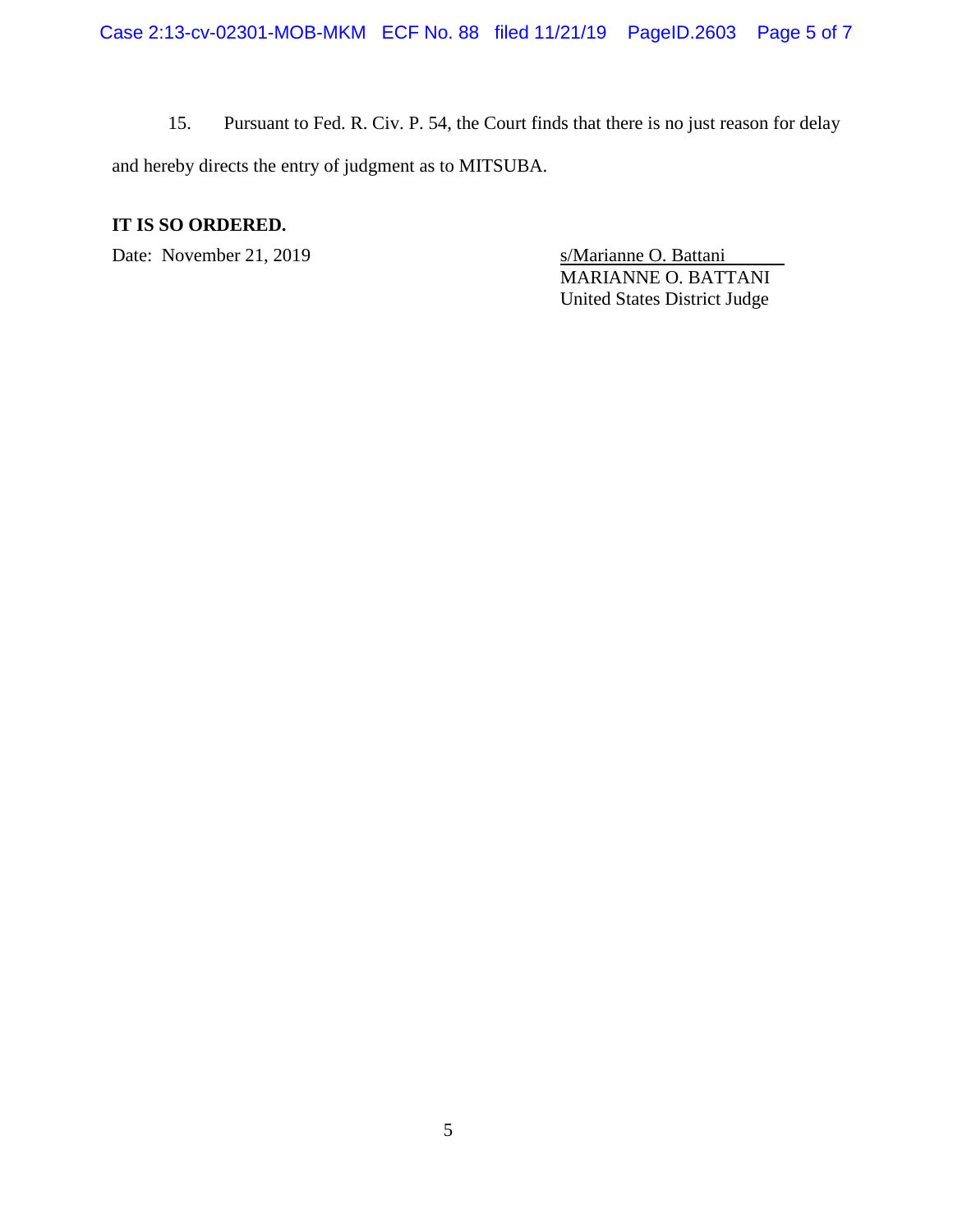Case 2:13-cv-02301-MOB-MKM ECF No. 88 filed 11/21/19 PageID.2604 Page 6 of 7

# **EXHIBIT A**

## AUTOMOTIVE PARTS ANTITRUST LITIGATION, CASE NO. 12-MD-02311, POWER WINDOW MOTORS, 2:13-CV-02301-MOB-MKM, 2:15-CV-11829-MOB-MKM

REQUESTS FOR EXCLUSION FROM THE DIRECT PURCHASER MITSUBA SETTLEMENT CLASS